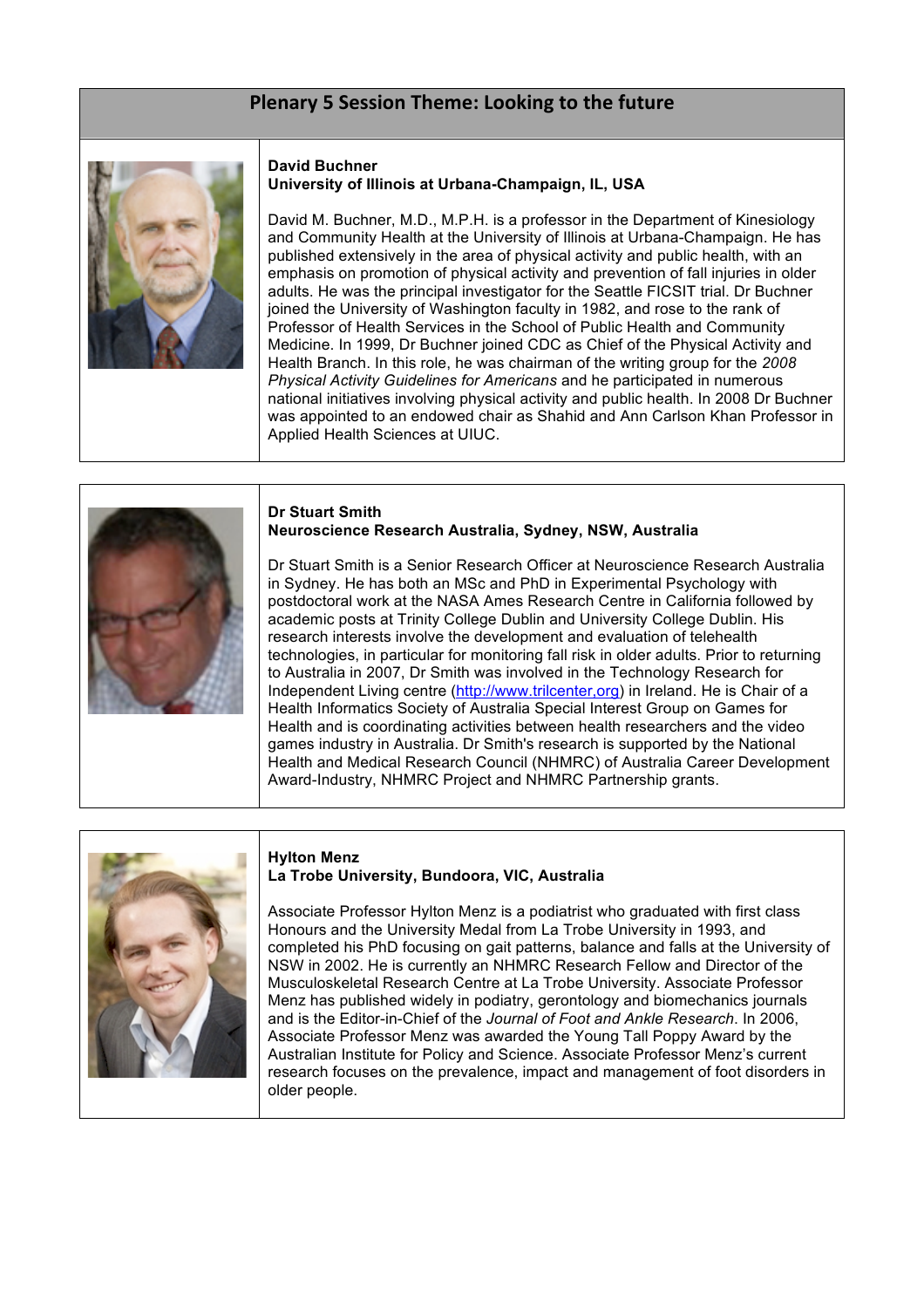# **PHYSICAL ACTIVITY AND THE PRIMARY PREVENTION OF FALL INJURIES**

# **Buchner DM**

*University of Illinois at Urbana-Champaign, IL, USA*

The aims of this presentation are (1) to review the historical and current recommendations for use of physical activity (e.g. exercise programs) in prevention of falls, and (2) to discuss the next steps that could lead to specific public health guidelines for primary prevention of falls.

By the mid 1990s, randomized controlled trials of fall prevention interventions demonstrated reductions in falls due to risk factor modification. In particular, randomized trails that were part of the FICSIT (Frailty and Injuries: Cooperative Studies of Intervention Techniques) studies reported falls were reduced by multiple risk factor interventions that included exercise components, and by exercise interventions alone. The focus of fall prevention interventions on balance training and strength training was novel, as historically physical activity and public health had focused on aerobic activity. The research led to clinical practice guidelines recommending exercise, and in particular balance training, in the prevention of falls in older adults. Also in the mid 1990s, public health guidelines for physical activity shifted from the historical focus on vigorousintensity aerobic activity, to an emphasis on moderate-intensity aerobic activity like walking.

Recently, physical activity guidelines and fall prevention guidelines began to overlap. For example, the *2008 Physical Activity Guidelines for Americans* and the 2010 World Health Organization's *Global Recommendations on Physical Activity and Health* both recommend muscle-strengthening activities for all adults, and recommend activities that enhance balance for adults at increased risk of falls or with mobility limitations. The guidelines essentially address secondary prevention of falls in a subgroup of older adults at increased risk.

The next step is research to lay the basis for guidelines addressing the primary prevention of falls. Primary prevention involves exercise in adults at low risk of falls to prevent or delay developing fall risk factors such as poor balance. A key aspect of this research will be studies of balance-training only interventions (e.g. that provide information on dose-response), and observational research on how measures of balance predict risk of health outcomes in large populations (after adjustment for aerobic fitness and muscle strength). An emerging area of research is prevention of fall injuries in young and middle-aged adults. For example, when playing recreational sports, are physically fit middle-aged adults less likely to sustain a fall-related injury? There is growing evidence that less sitting time (and therefore more light-intensity activity) has health benefits independent of the amount of moderate-to-vigorous physical activity. Research on how fall prevention exercise programs affect sitting time would be useful. It is possible that further research on stretching might show stretching is important for injury prevention including fall injuries. Currently, public health guidelines do not state that people at increased fall risk should delay aerobic activity (e.g. walking programs) until after risk factors like balance and muscle weakness are addressed. Research could address if such a guideline is warranted, and if so, address how to modify aerobic activity.

# **SHOULD WE WII? AN OVERVIEW OF THE EXERGAME APPROACH TO FALL RISK REDUCTION**

# **Smith ST**

*Neuroscience Research Australia, Sydney, NSW, Australia*

In the both the popular media and scientific literature, the playing of video games has often been associated with negative health outcomes such as increased aggression and violence, problems with addiction to gameplay, social withdrawal, increased sedentary behaviour, increased risk of cardiovascular problems, and even increased risk of epileptic seizures.

Despite the gloom surrounding the negative health consequences of engaging in video gameplay, there is an increasing interest in the potential health-related benefits of "serious" games. Serious gaming refers to the use of video game technology for other than purely entertainment purposes. Video games have been used to train surgeons in laparoscopic surgery, teach children about a range of health and dietary issues, educating medical students about fall risk in older people through to improving cancer-related knowledge in adolescents with cancer.

Many commercially available interactive gaming systems ("exergames") have also had significant impact on the problem of obesity and diabetes in children, adolescent and adults. Video games are being used to promote healthy diets in young adults, increase energy expenditure in young children, promote physical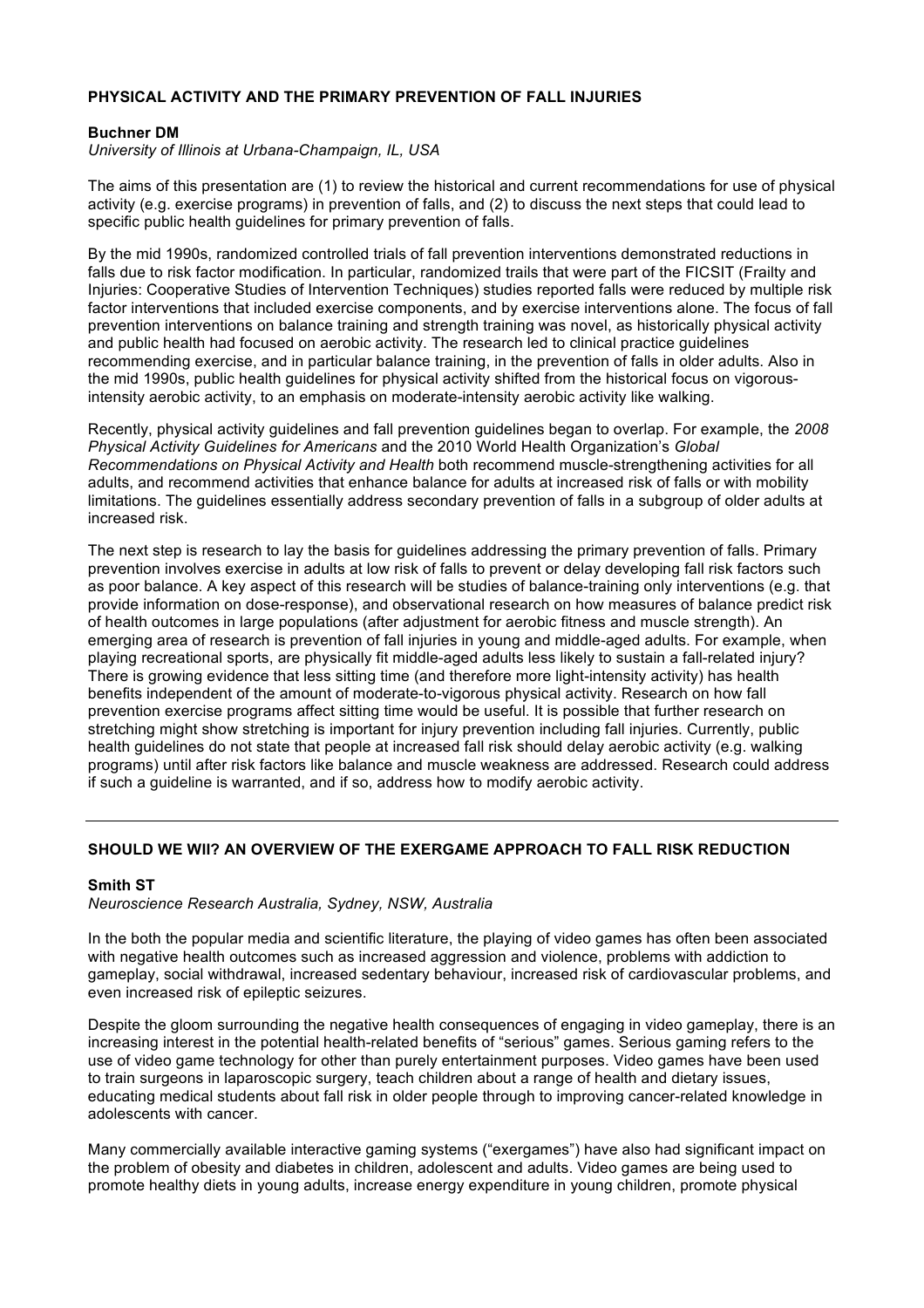activity and decrease sedentary time as well as promote weight loss among overweight children and adolescents and increase overall fitness.

However video games aren't just for the young, a recent survey of video game use in Australian households suggests that 52% of people aged 51 and older report that they play video games.<sup>1</sup> Retirement villages, aged care facilities and independently living older adults worldwide are exploring the use of exergame systems like the Nintendo Wii for fun, recreation and exercise. In a health context however, there is also the possibility that playing Wii tennis may do more than increase activity levels in older adults. Recent research indicates that playing exergames had a significant impact on reducing depressive symptoms and improving mental health-related quality of life measures in a group of community-dwelling older adults aged 65 and  $\alpha$ ver $^2$ 

The aim of this presentation will be to review the scientific literature investigating the effectiveness of exergames like the Nintendo Wii in relation to the problem of postural instability and falls in older adults. We will also discuss recent efforts by our team at Neuroscience Research Australia to develop a framework for future development of video games that could be useful for home-based exercise training for older adults to reduce the risk of falls.<sup>3</sup> In doing so we hope to answer, "to Wii or not to Wii - that is the question".

#### **References**

1. Brand J. Interactive Australia, 2009, The Centre for New Media Research.

2. Rosenberg D, Depp CA, Vahia IV et al. Exergames for subsyndromal depression in older adults: a pilot study of a novel intervention. Am J Geriatric Psychiatry 2010;18(3):221-6.

3. Smith ST, Sherrington C, Studenski S et al. A novel Dance Dance Revolution (DDR) system for in-home training of stepping ability: basic parameters of system use by older adults. Br J Sports Med published online first, November 2009.

# **DOES PODIATRY HAVE A ROLE TO PLAY IN FALLS PREVENTION?**

### **Menz HB**

*Musculoskeletal Research Centre, Faculty of Health Sciences, La Trobe University, Bundoora, VIC, Australia*

### **Background**

There is a growing body of evidence that foot problems and inappropriate footwear impair balance and increase the risk of falls in older people. Given that these risk factors are potentially amenable to intervention, podiatry may have a valuable contribution to make to falls prevention programs, however this is yet to be evaluated in a clinical trial. The aim of this presentation is to provide an overview of the background to, and results of, a recently completed randomised controlled trial of a multifaceted podiatry intervention designed to improve balance and prevent falls in older people.

#### **Methods**

We randomly allocated 305 community dwelling men and women aged 65 years and over with foot pain and an increased risk of falling to a control or intervention group. The "usual care" control group received routine podiatry (i.e. nail care and callus debridement). The intervention group received usual care plus a multifaceted podiatry intervention consisting of: (i) prefabricated insoles customised to accommodate plantar lesions; (ii) footwear advice and assistance with the purchase of new footwear if current footwear was inappropriate; (iii) a home-based exercise program to strengthen foot and ankle muscles; and (iv) a falls prevention education booklet. Primary outcome measures were the number of fallers, number of multiple fallers and the falls rate, recorded by a falls diary over a 12 month period. Secondary outcome measures assessed six months after baseline included the Short Form 12 (SF-12), the Manchester Foot Pain and Disability Index (MFPDI), the Falls Efficacy Scale International, foot and ankle strength and range of motion tests, and a series of balance and functional tests. Primary outcome measures were analysed using relative risks (for comparisons of the number of fallers and multiple fallers), and negative binomial regression (for comparison of the falls rate). Secondary outcome measures were analysed using the linear regression approach to analysis of covariance.

#### **Results**

Of the total sample (n = 305), 90% (n = 276) attended the six month follow-up and 97% (n=296) completed the 12 month follow-up. At the six month follow-up, there were significant improvements in secondary outcome measures of the SF-12 physical subscale, the MFPDI function subscale, and several measures of foot and ankle strength and range of motion, balance and functional ability in the intervention group compared with the control group. After 12 months of follow-up, 264 falls were documented. There were no